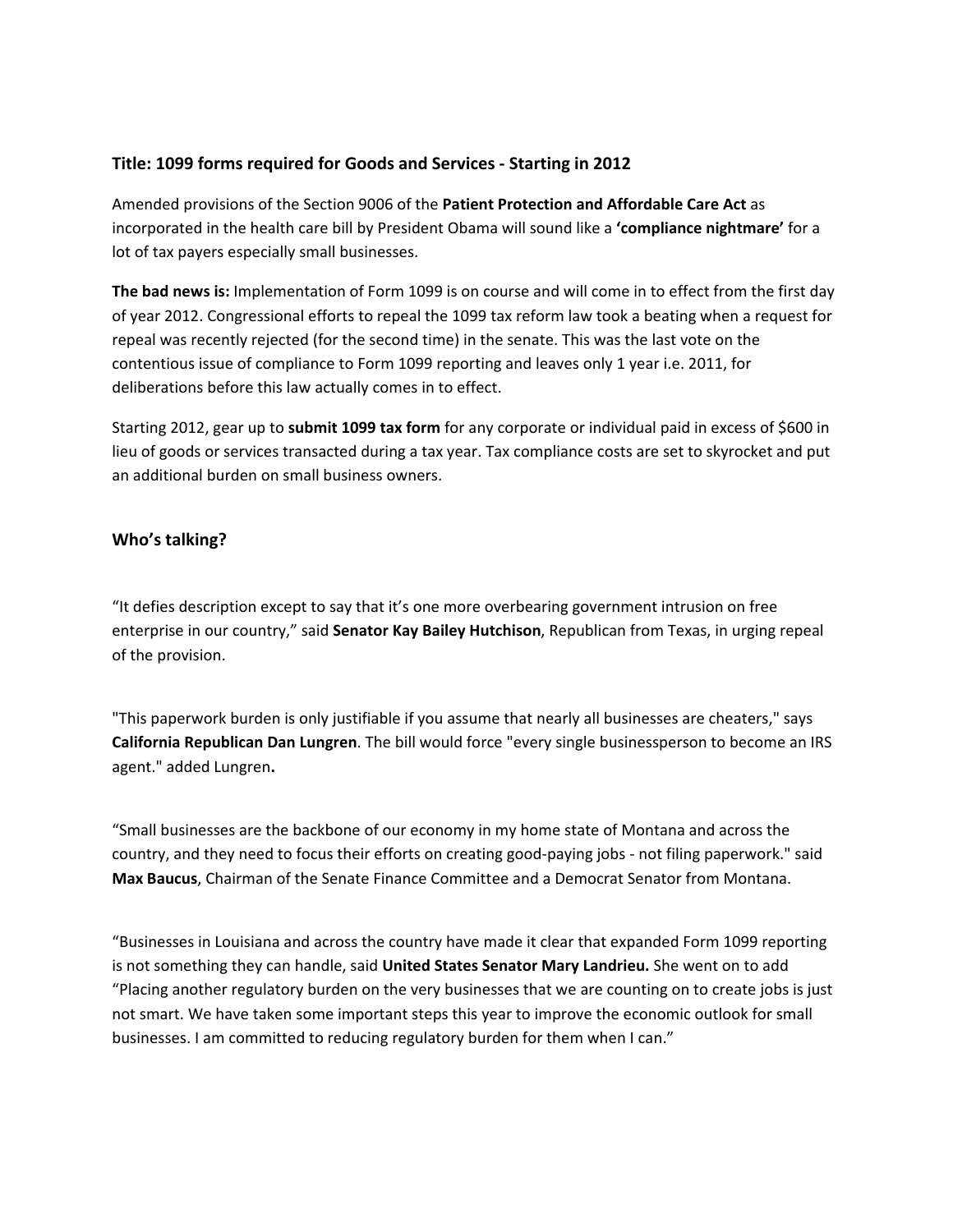#### **What is a Form 1099?**

In the United States, income earned during the calendar year (1‐January to 31‐December) is reported with the Internal Revenue Service (IRS) using 1099 form. There are different variants of this form depending on the nature of the taxable income. It is legally binding on every tax payer to file his information return using the Form 1099. Usually three copies are prepared; one each for the payer, payee and the IRS.

#### **W‐9 Information**

Vital information is collected by companies through a W‐9 form which is filled by their contractor or freelancer. This information collected on the W‐9 is later used to fill out the 1099 form which details earnings from such contractors/freelancers. Typically, the form is never sent to the IRS but retained by the company filing the tax return for verification purposes and includes vital information such as the Name, Address, and Taxpayer Identification Number (Employee Identification/Social Security Number) which is then keyed back in to the Form 1099.

### **W‐9 – Due Diligence**

Do you hold checks till W‐9 is complete and turned in?

### **Well, if you don't you better start doing it.**

There is a slim chance of you getting the vital W‐9 information after you clear your vendor dues. It is better to be safe than sorry. **Hold those checks** and do not clear payments till your vendor comes out with vital information such as Name, Address, EID or SSN which would eventually be required for Form 1099 filing.

Form W‐9 in PDF format is available for a free download from the **IRS website**.

**Backup Withholding –** Well, there can come up a situation where a business refuses to issue the W‐9 form when asked. In such a scenario your company is expected to do a 28% backup withholding of the payment which is due. This is a good enough action on your part which usually ensures compliance in a matter of minutes.

### **Implications of the Revised Form 1099 reporting from 2012**

What are the implication of the new Form 1099 reporting, starting 2012?

**Suppression of the Middle Class ‐** There has already been a lot of hue and cry over the new amendment in the health care bill which will make it mandatory for you to file a 1099 form with the IRS if you pay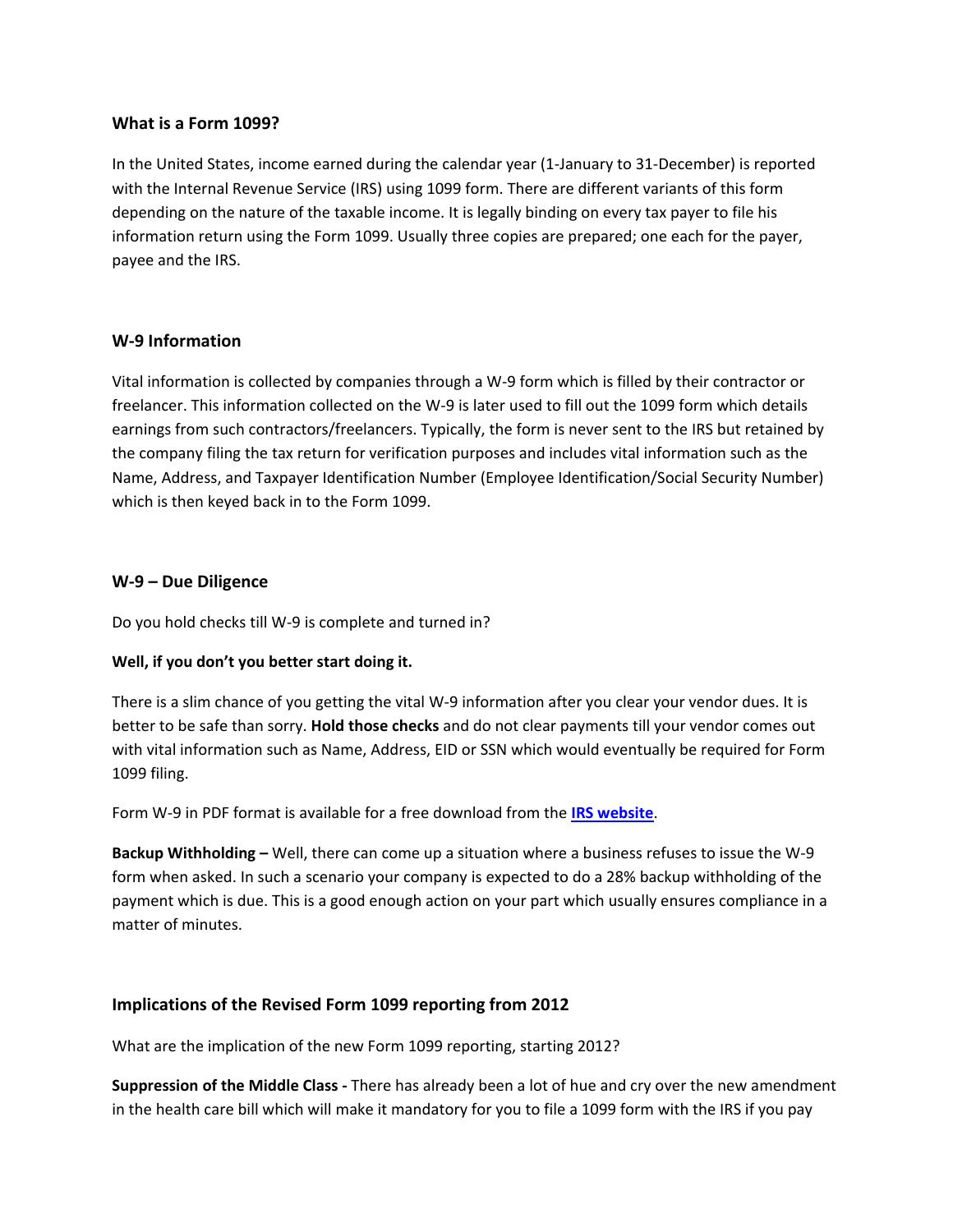\$600 or more to any corporation or individual in return for goods or services. The U.S. Government under the leadership of President Obama, it seems is passing on the message: "It is my Way or the Highway". There is no room left for a repeal this year as the motion was already defeated twice in the senate. The middle class is set to face the heat from 2012 as additional expenses would have to be incurred to ensure compliance to this 'draconian law', as some experts have put it.

**Auditing Nightmare** – Some valid questions being asked at this time: **how will the IRS manage auditing such voluminous number of 1099 forms?** Ramping up resources, a plausible alternative to that; **is it not an unavoidable misuse of the taxpayer money?** It seems these serious ramifications were not considered before incorporating this provision to Section 9006.

**Fines for Non‐Compliance –** Stiff penalties are in place, if for any reason you forget to comply or intentionally not comply with the new Form 1099 reporting which starts in 2012. A fine of \$50 for every such misreporting is already proposed and can reach up to a total \$100, 000 for small businesses. You fail to provide your contractor (individual, company or freelancer) with a statement, get ready to shell out \$50 for every such statement you fail to share. If it turns out that there was a deliberate misconduct on your part to file a Form 1099, you are liable to an imprisonment of up to one year and/or a fine of \$25000.

**Avalanche of Paperwork ‐** With the new 1099 reporting w.e.f. the year 2012, small business owners will have to bear the brunt of additional paperwork to comply with the new provisions of the healthcare bill. Can you imagine a small business with only 5‐10 employees, running helter‐skelter and incurring phenomenal costs on account of paperwork? This seems to be a not well‐thought out amendment which most certainly failed to factor-in the sentiments of small business owners. Additionally, more than 250 such returns will have to be filed electronically and this would again be an administrative burden especially for small businesses.

### **The Road Map Ahead**

How you should gear up to comply?

You will have no option but to comply with the new amendments in the healthcare bill.

**Time is of Essence here** and you still have enough time to make internal adjustments to ensure compliance.

Here is what you can do to comply to Form 1099 reporting starting 2012:

• **Fine tune** your accounting system (manual or software) to ensure you have procedures in place to issue Form 1099 for every such vendor transaction exceeding 600 USD.